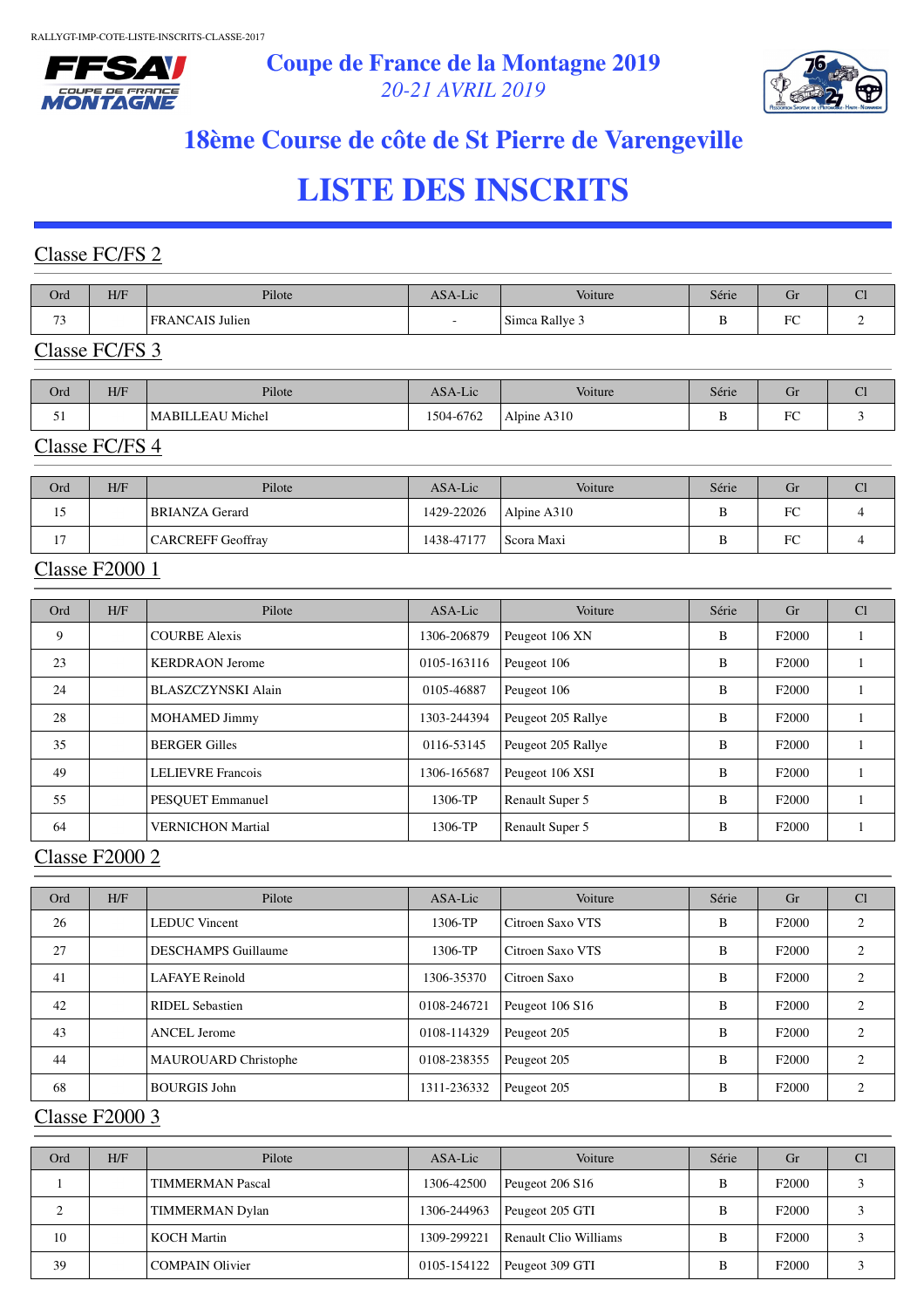



# **18ème Course de côte de St Pierre de Varengeville**

# **LISTE DES INSCRITS**

| 57 | <b>MEKERKE Christophe</b> | 0112-249962              | Renault 5 GT Turbo  | В | F2000             |  |
|----|---------------------------|--------------------------|---------------------|---|-------------------|--|
| 74 | DUBOIS Julien             | $\overline{\phantom{0}}$ | Peugeot 306         |   | F <sub>2000</sub> |  |
| 75 | DUFLOS Patrick            | $\overline{\phantom{a}}$ | Renault Megane Maxi | B | F <sub>2000</sub> |  |
| 76 | <b>LARGANT Christophe</b> | 0606-198464              | Renault Clio 16S    | В | F <sub>2000</sub> |  |
|    |                           |                          |                     |   |                   |  |

#### Classe N/FN 1

| Ord | H/F | Pilote         | ASA-Lic     | Voiture         | Série | GI |  |
|-----|-----|----------------|-------------|-----------------|-------|----|--|
|     |     | VALLET Fabrice | 1429-136140 | Peugeot 106 XSI |       | FN |  |

#### Classe N/FN 2

| Ord | H/F | Pilote                   | ASA-Lic     | Voiture          | Série | Gr | Cl |
|-----|-----|--------------------------|-------------|------------------|-------|----|----|
| 12  |     | <b>ISAAC</b> Romain      | 1303-190890 | Citroen Saxo VTS | B     | FN |    |
| 30  |     | <b>POYER Julien</b>      | 0114-222641 | Citroen Saxo VTS | B     | FN |    |
| 40  |     | <b>LEMONNIER Richard</b> | 1308-100908 | Citroen Saxo VTS | B     | FN |    |
| 46  |     | <b>MAUROUARD Maryse</b>  | 1317-258150 | Citroen Saxo     | B     | FN |    |

#### Classe N/FN 4

| Ord | H/F | Pilote                 | ASA-Lic                  | Voiture              | Série | Gr        | Cl |
|-----|-----|------------------------|--------------------------|----------------------|-------|-----------|----|
|     |     | <b>PECATE</b> Stephane | 1201-12606               | Subaru Impreza WRX   | B     | <b>FN</b> |    |
| 37  |     | <b>MARIE</b> Francis   | 1314-131384              | <b>BMW</b> M3        | B     | <b>FN</b> |    |
| 66  |     | <b>FOSSEY Karl</b>     | $\overline{\phantom{a}}$ | Ford Sierra Cosworth | B     | <b>FN</b> |    |

#### Classe A/FA 1

| Ord | H/F | Pilote                | ASA-Lic        | Voiture            | Série | Gr | <b>Cl</b> |
|-----|-----|-----------------------|----------------|--------------------|-------|----|-----------|
| 4   |     | <b>HERRY Dylan</b>    | 1303-181470    | Citroen AX Sport   | В     | FA |           |
| 14  |     | PHILIPPE Bertrand     | 1306-16514     | Citroen AX GTI     | B     | FA |           |
| 59  |     | <b>CAMIER Estelle</b> | $\overline{a}$ | Peugeot 205 Rallye | B     | FA |           |

## Classe A/FA 2

| Ord | H/F | Pilote               | ASA-Lic    | Voiture           | Série | Gr | u |
|-----|-----|----------------------|------------|-------------------|-------|----|---|
| 58  |     | <b>DURAND</b> Thomas | 1303-50754 | Citroen Saxo VTS  |       | FA |   |
| 60  |     | <b>GALLOT</b> Gerard | 1314-54397 | Peugeot 206 S1600 |       | FA |   |

#### Classe A/FA 3

| Ord | H/F | Pilote                 | ASA-Lic     | Voiture               | Série | Gr | Cl |
|-----|-----|------------------------|-------------|-----------------------|-------|----|----|
|     |     | <b>BINEAU</b> Michel   | 1306-8424   | Nissan Almera         | B     | FA |    |
|     |     | <b>ANFRAY Emmanuel</b> | 1306-135177 | Nissan Almera         | B     | FA |    |
| 71  |     | <b>GOUELLE Kevin</b>   | 1308-259104 | Renault Clio Williams | В     | FA |    |

### Classe A/FA 4

| Ord          | H/F | Pilote               | ASA-Lic            | Voiture                | Série | Gr | ັ |
|--------------|-----|----------------------|--------------------|------------------------|-------|----|---|
| $\sim$<br>30 |     | <b>DUPONT</b> Julien | $-13670$<br>$306-$ | Peugeot 308 Racing Cup |       |    |   |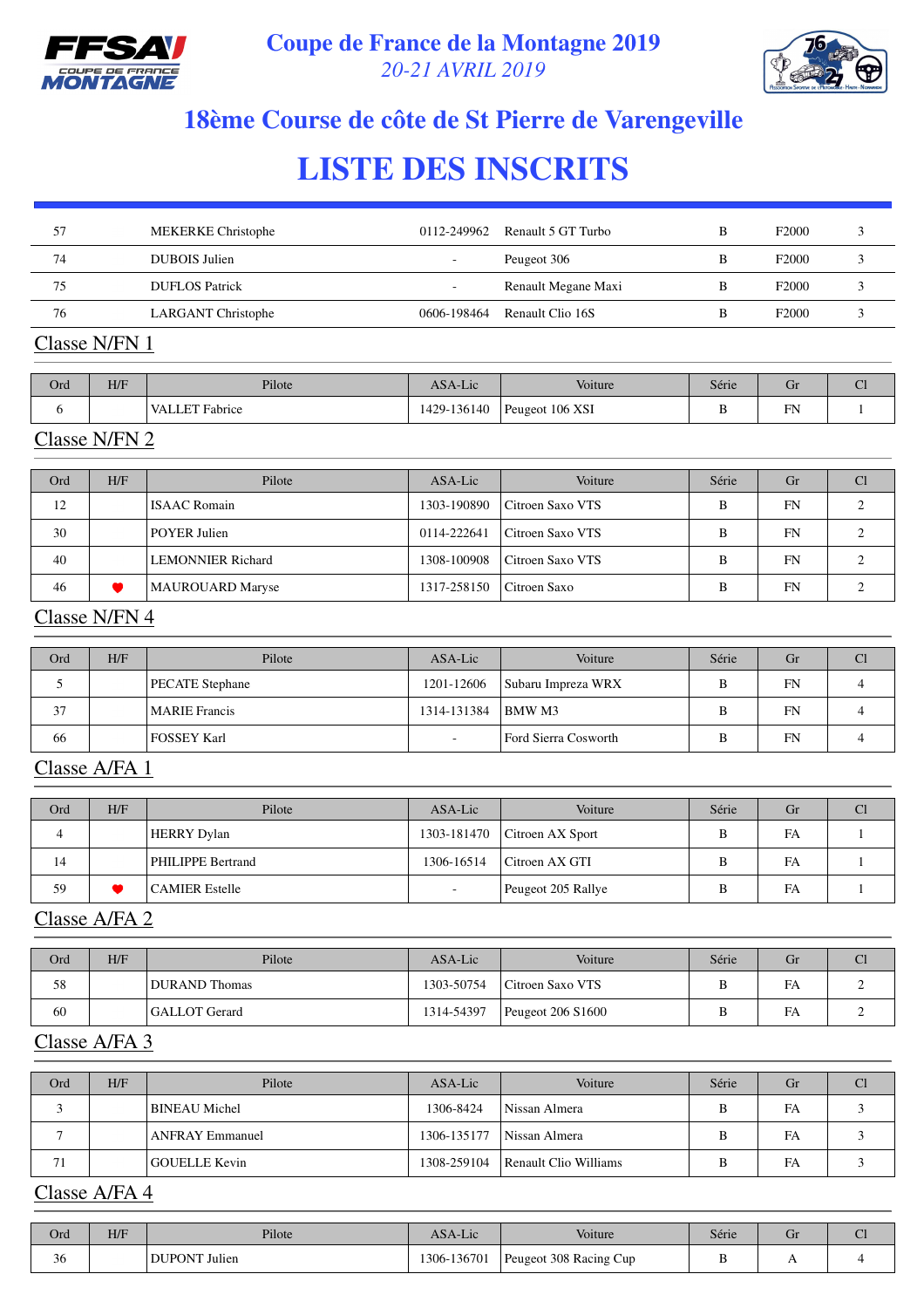



# **18ème Course de côte de St Pierre de Varengeville**

# **LISTE DES INSCRITS**

#### Classe A/FA 5

| Ord | H/F | Pilote                  | ASA-Lic     | Voiture             | Série | Gr | U |
|-----|-----|-------------------------|-------------|---------------------|-------|----|---|
| 50  |     | <b>DEBEAUVAIS James</b> | 0108-208888 | Seat Leon Supercopa |       |    |   |
| 63  |     | <b>LEMAIRE</b> Cyrille  | 0112-220218 | Seat Leon Supercopa |       |    |   |

### Classe GT 2

| Ord | H/F    | Pilote                     | ASA-Lic    | Voiture | Série | Gr                     | $\sim$ |
|-----|--------|----------------------------|------------|---------|-------|------------------------|--------|
| 19  |        | Christian<br><b>ORTEGA</b> | 1429-14882 | Lotus   | ╍     | $\sim$ mm $\sim$<br>UΙ |        |
| --- | ______ |                            |            |         |       |                        |        |

#### Classe GTTS 2

| Ord               | H/F | Pilote                     | ASA-Lic   | Voiture         | Série  | Üľ   | ິ |
|-------------------|-----|----------------------------|-----------|-----------------|--------|------|---|
| $\sim$<br>$\cdot$ |     | <b>MAUREL Jean-Jacques</b> | 318-54359 | Peugeot RCZ Cup | r<br>້ | GTTS |   |

#### Classe CM 1/2

| Ord | H/F | Pilote                          | ASA-Lic     | Voiture               | Série | Gr        | <b>Cl</b> |
|-----|-----|---------------------------------|-------------|-----------------------|-------|-----------|-----------|
| 29  |     | <b>BLANCHEMAIN Marc-Antoine</b> | 1607-162557 | Tracking RC01         | А     | <b>CM</b> | CM        |
| 38  |     | <b>FOUILLEN</b> Pierre-Louis    | 1429-15146  | Jema 610 GT           | А     | <b>CM</b> | CM        |
| 47  |     | <b>ISABELLE Gilbert</b>         | 1314-213997 | <b>BRC 02</b>         | А     | CM        | CM        |
| 61  |     | <b>DUMONT Olivier</b>           | 0102-99304  | <b>BRC 05 EV PEP</b>  | А     | <b>CM</b> | CM        |
| 62  |     | <b>DUMONT</b> Dominique         | 0102-11447  | <b>BRC 05 EVO PEP</b> | A     | <b>CM</b> | CM        |

#### Classe CNF/CN 1

| Ord   | H/F | Pilote                 | ASA-Lic   | Voiture           | Série | u            | $\sim$<br>ີ |
|-------|-----|------------------------|-----------|-------------------|-------|--------------|-------------|
| $- -$ |     | <b>DOREE Jean-Yves</b> | 1318-5843 | <b>GRAC MT14S</b> | . .   | $_{\rm CNF}$ |             |

## Classe CNF/CN 2

| Ord | H/F | Pilote                 | ASA-Lic     | Voiture     | Série | Gr        | Cl |
|-----|-----|------------------------|-------------|-------------|-------|-----------|----|
| 18  |     | LAPOTRE Alban          | 1317-158344 | Norma M20F  | A     | CN        |    |
| 22  |     | <b>AUBERT Cyril</b>    | 1317-216834 | Norma M20   | A     | <b>CN</b> |    |
| 34  |     | <b>LECERF</b> Eric     | 1429-14886  | Norma M20B  | A     | CN        |    |
| 52  |     | LE SAUSSE Alain        | 1429-22538  | Norma M20FC | A     | CN        |    |
| 53  |     | <b>KRTENSKY Eric</b>   | 0105-68608  | Norma M20F  | А     | CN        |    |
| 56  |     | <b>POMMERY William</b> | 1429-236106 | Norma M20B  | A     | CN        |    |

#### Classe D/E 1

| Ord | H/F          | Pilote                | ASA-Lic     | Voiture       | Série | Gr  | Cl |  |  |  |  |
|-----|--------------|-----------------------|-------------|---------------|-------|-----|----|--|--|--|--|
| 54  |              | LETOUZE Romain        | 1314-297494 | Letouze F2LRJ | A     | D/E |    |  |  |  |  |
| 69  |              | <b>SIMON</b> Frederic | 1311-225601 | Martini Mk59  | А     | D/E |    |  |  |  |  |
| 70  |              | DEPARDE Guillaume     | 1311-299541 | Martini Mk59  | А     | D/E |    |  |  |  |  |
|     | Classe D/E 2 |                       |             |               |       |     |    |  |  |  |  |